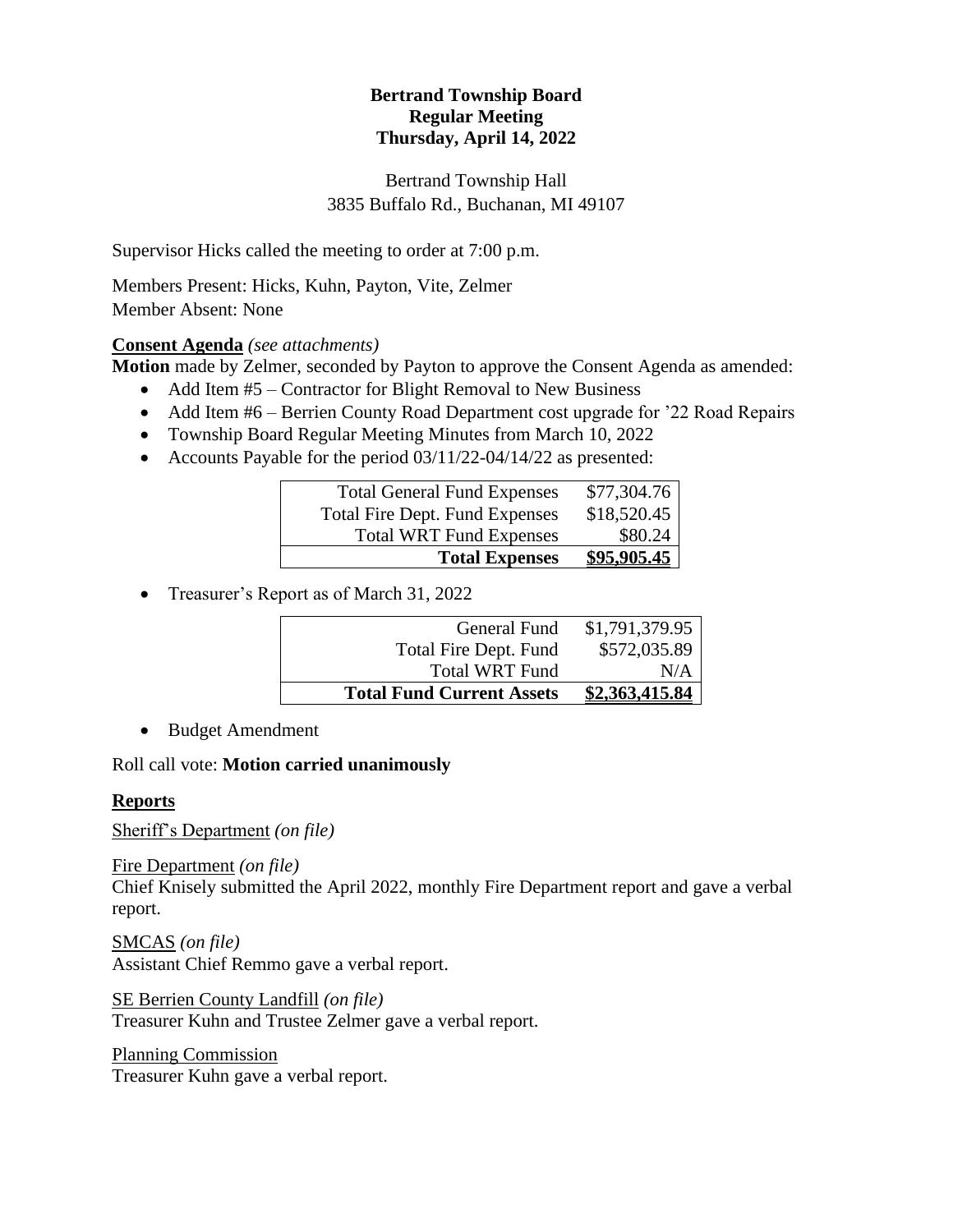# NATS

No meeting.

## **Unfinished Business**

1. Resolution to Establish an IDD for Saratore Company, LLC – 220310A

**Motion** made by Payton, seconded by Vite to adopt Resolution 220310A – Resolution to Establish an IDD for Saratore Company, LLC

**Discussion:** Concerns were expressed by Treasurer Kuhn and Trustee Zelmer that without seeing signatures from Niles City and Saratore Company, LLC, **in writing** re: a satisfactory resolution of the easement lawsuit brought on by Saratore, those lingering issues may continue to put the township in legal peril.

Roll call vote: **Aye:** Hicks, Payton, Vite **Nay:** Kuhn, Zelmer **Passed 3-2**

# **New Business**

1. Resolution to Incorporate – 2204114A

**Motion** made by Vite, seconded by Payton to adopt Resolution 220414A – Resolution to Incorporate Bertrand Township as a Charter Township.

Roll call Vote: **Motion passed unanimously**

2. Land Bids

**Motion** made by Payton, seconded by Kuhn to accept Dan Libertowski's bid of \$80/acre for three years upon his providing proof of fertilization of said property and proof of liability insurance at the beginning of every year.

Roll call vote: **Motion passed unanimously**

3. MDOT Offer & Consent to Grade

**Motion** made by Vite, seconded by Kuhn to accept the Good Faith offer of \$600 and Consent to Grade as presented by MDOT.

# Roll call vote: **Motion passed unanimously**

- 4. BTFD Items
	- a) **Motion** made by Vite, seconded by Kuhn to accept Wolverine Electric's bid not to exceed \$2,424 to install LED Lights at station #2.

Roll call vote: **Motion passed unanimously**

b) **Motion** made by Vite, seconded by Kuhn to accept bid to install an oversized ceiling fan in Station #2: installation not to exceed \$1,493 and the fan not to exceed \$500.

Roll call vote: **Motion passed unanimously**